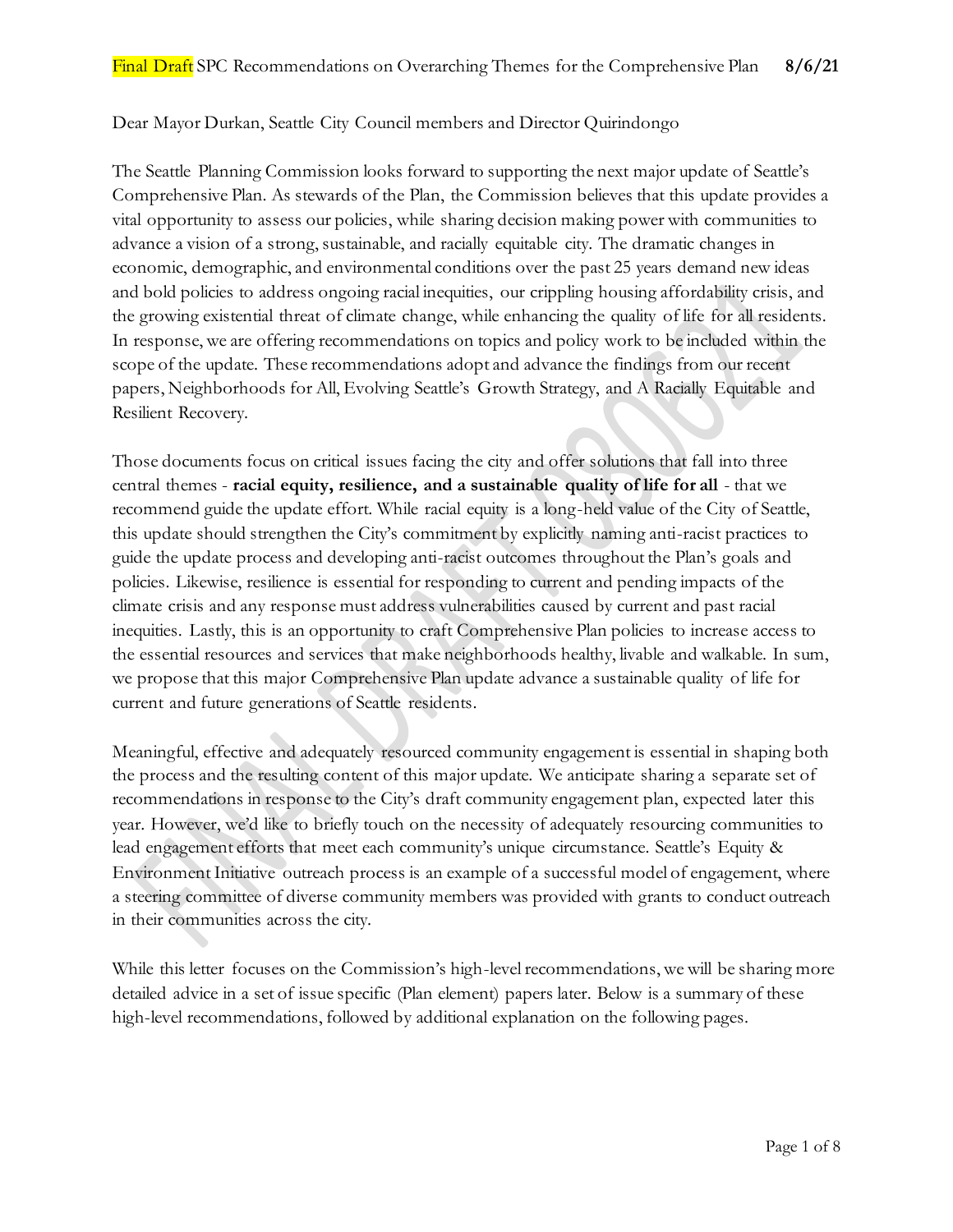#### **Recommendation summary:**

- Use racial equity, resilience, and quality of life as central themes to guide the update of the Plan
- Provide for reparations for inequities caused by racist policies (in land use, housing transportation, etc.) and identify racial equity outcomes
- Reevaluate the entirety of the existing Growth Strategy, while developing and evaluating bold alternatives such as the 15-minute city framework that meet the challenges of the housing affordability and climate crises. At a minimum consider the following:
	- o Creating new and expanding existing Urban Villages
	- o Updating Urban Village designations to include more uses and housing types
	- o Encouraging a greater quantity and variety of housing types in what are now singlefamily zoned areas citywide
	- o Include anti-displacement strategies with changes to the existing Growth Strategy
- Further increase accessibility in the built environment through consultation with the disability community
- Explore goals for land use code changes that equitably promote public health, and reduce racial inequities in health outcomes, such as open and green spaces in and around buildings that can provide shelter from heat and improve air quality
- Seek guidance from and consult Tribes in the region on indigenous land management, engagement, and deliberation practices
- Expand transit, and establish a hierarchy for modal plans that prioritizes more efficient and equitable transportation choices to reduces reliance on automobiles driving to improve safety and reduce carbon emissions
- Explore and leverage opportunities to repurpose the public right-of-way as an urban open space
- Embed climate actions, drawn from the Environmental Justice Steering Committee, and Seattle for a Green New Deal resolution (res. 31895)
- Invest in graphic design that increases the accessibility and utility of the Plan

#### **Detailed Recommendations**

#### **1. Use racial equity, resilience, and quality of life as themes to guide the update of the Plan**

The dramatic changes in economic, demographic, and environmental conditions over the past 25 years demand new ideas that address the magnitude of our housing and climate crises, while increasing the quality of life for all residents. Building on the racial equity considerations of the current Comprehensive Plan, establishing anti-racist practices that create racially equitable outcomes will support the City in addressing our biggest challenges. Fortunately, there are existing models for enhancing racial equity, sustainability and livability that can be expanded in this Plan update. Some of the City's ongoing programs have exemplified the racially equitable approach that should also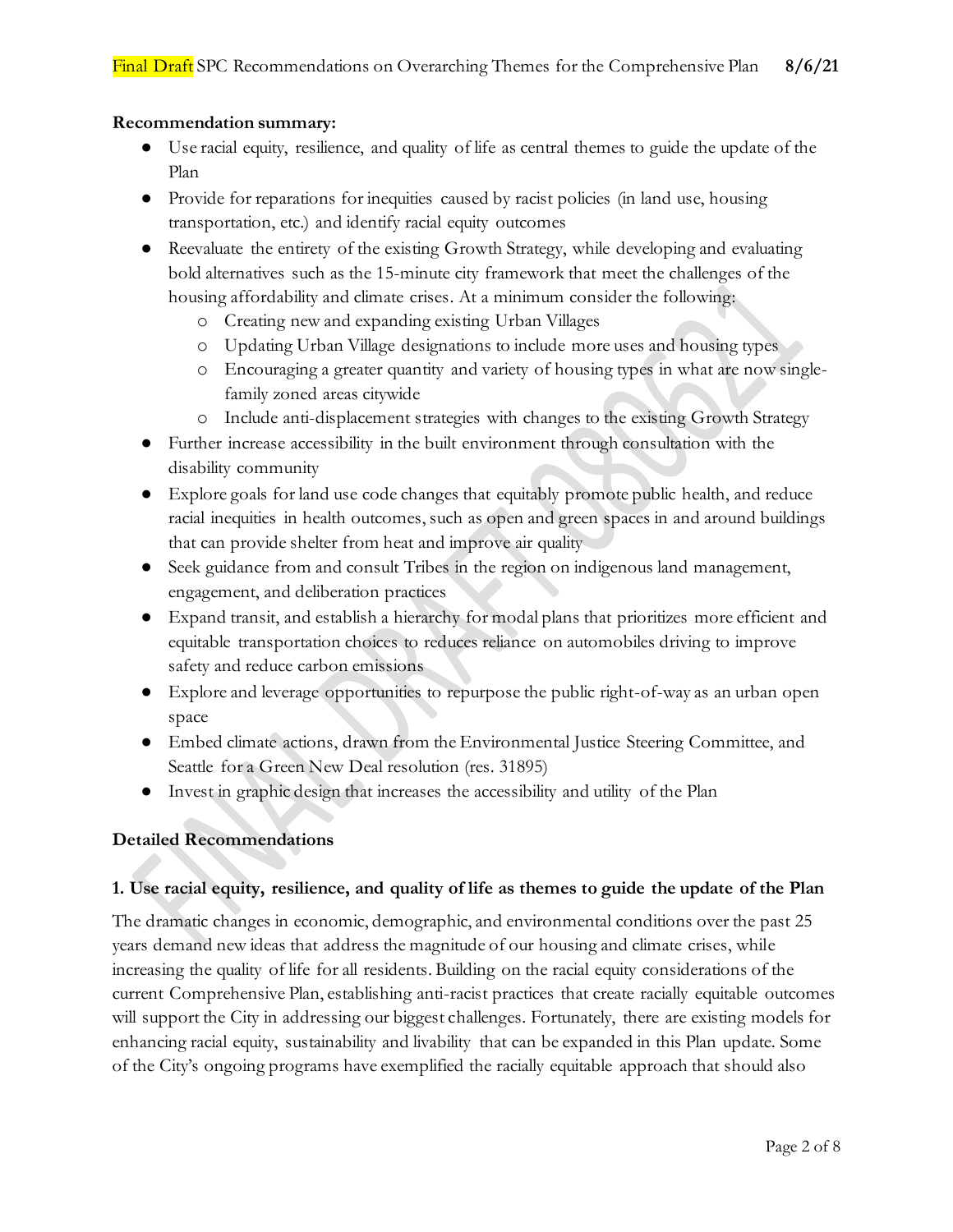guide the Comprehensive Plan update. These include the Equity and Environment Initiative, Outside Citywide, and the Equitable Development Initiative.

#### **2. Provide for reparations & racial equity outcomes**

To start, the City should make further efforts to identify how policies, programs and practices originating in the Comprehensive Plan have directly caused or exacerbated racial inequities. The City should work with the impacted communities to co-create reparative measures as part of this update to the Comprehensive Plan. The Commission recognizes the complexity and sensitivity required for such an undertaking, and we are aware of substantive critiques of recently developed municipal reparations policies. We, nonetheless, support the City's efforts to pursue reparations and suggest making tangible benefits to impacted communities a central focus of any policy or program.

#### **3. Fully reevaluate the Growth Strategy & and revise land use policies**

Our twenty-five-year-old Urban Village Growth Strategy supported transit ridership prior to the pandemic. Yet, the City's most recent housing needs and supply analysis identified a 21,000-unit gap of needed housing for households making 80% or less of area median income. The Urban Village Growth Strategy is creating two cities - one for those wealthy enough to own a detached, singlefamily home in close proximity to parks and open spaces, and the other for virtually everyone else to live in apartment buildings often on arterial streets with little access to open space and little hope of attaining homeownership. What is needed are more missing middle housing types - plexes, townhouses, courtyard housing and small apartment buildings that expand access to neighborhoods and homeownership, especially for BIPOC households, throughout the city. We must do more to reduce our carbon footprint, and existing single-family neighborhoods have a key role to play. Auto emissions are the city's largest source of carbon emissions and low density, single-use, single-family neighborhoods promote car ownership and usage. In order for robust transit access to extend beyond urban village boundaries, a greater quantity and variety of housing types must extend beyond them as well.

The existing Growth Strategy has contributed to this tale of two cities – it has not produced racially equitable or sustainable outcomes and has likely exacerbated previous racial inequities. In response, the City should consider alternative frameworks such as the 15-minute city or substantially revise the existing strategy to realign with the City's racial equity and environmental goals. Failing to do so leads Seattle to become an increasingly exclusive city, where only the wealthy can afford to stay, middle- to low-income residents are displaced and climate goals are unmet.

Adjustments to the growth strategy should include expanding existing Urban Villages to better reflect transit walksheds, establishing additional and new types of Urban Villages, updating the Urban Village designations to include a greater diversity flexibility and mix of uses and allowing a variety of missing middle housing types in what are now single-family zones citywide. Action could include neighborhood compatible commercial spaces, light manufacturing, live-work units, and other appropriate uses that foster complete, walkable and resilient neighborhoods. By allowing a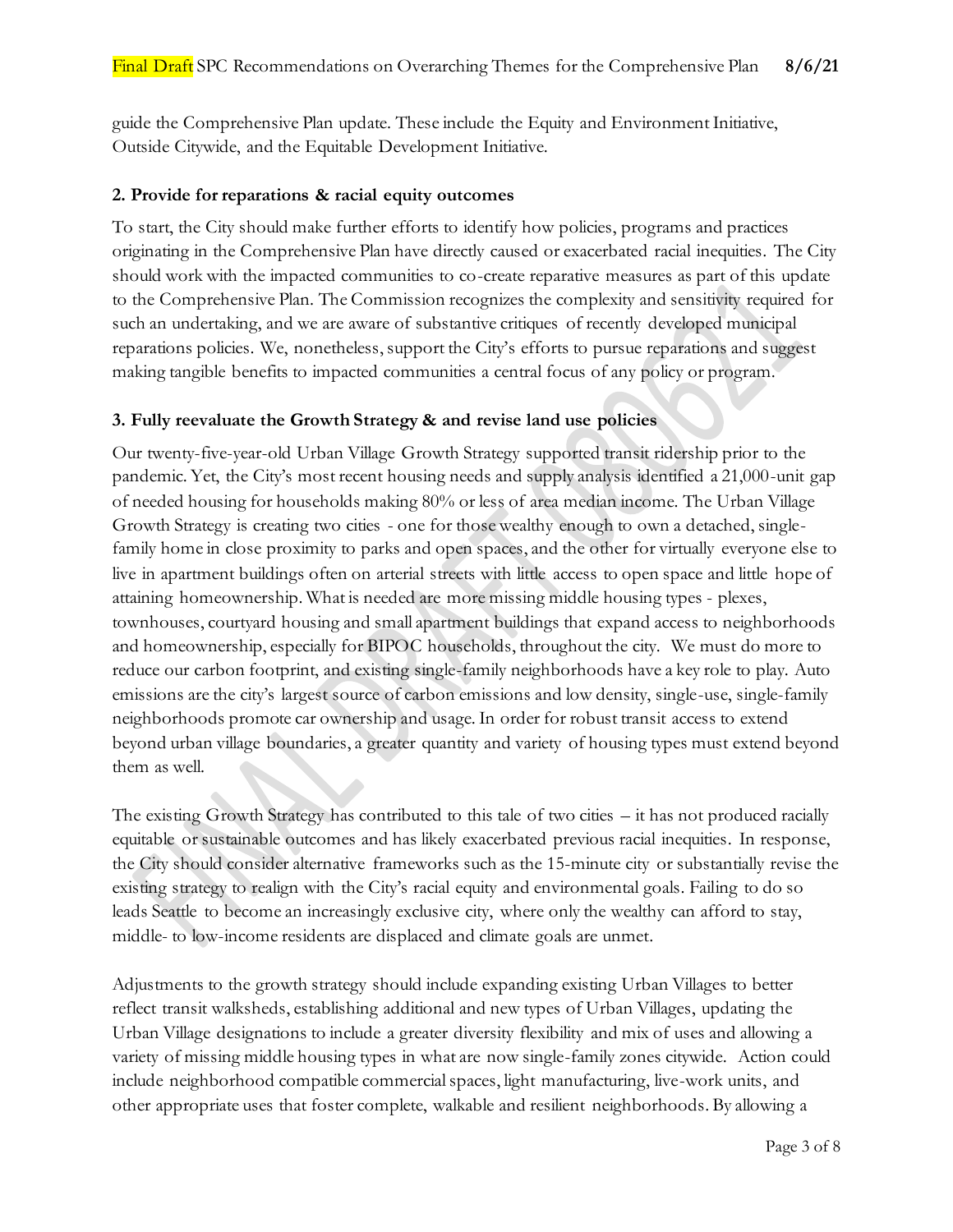greater variety of uses, neighborhoods can increase the number of local jobs, reduce commutes and enhance walkability. Such policy updates should be careful to avoid encouraging auto-oriented uses such as retail warehouses and big box stores by prohibiting surface parking lots, effectively managing parking supply at a district level, and establishing parking maximums.

Paired with anti-displacement strategies, all residential areas including existing single-family zoned parcels, can become more sustainable, walkable, and diverse by increasing the share of housing they welcome. We recommend developing a vision for connected, complete neighborhoods, with a greater quantity and variety of housing, frequent transit service, and diversity of uses beyond the boundaries of existing citywide. Future residents should be welcomed across the entire city, contributing to the community life of every neighborhood. At the parcel scale, the reduction or elimination of required setbacks and minimum lot sizes, increasing allowable lot coverage, floor area ratio, building heights, units per parcel and incentives for affordability could provide for a greater quantity and variety of housing types while expanding opportunities for affordable homeownership.

Increasing housing opportunity in what are now single-family zones may be a politically contentious issue, however the costs of bold action are dwarfed by the human, economic and environmental impacts of not doing so. Housing scarcity results in more Seattleites experiencing homelessness, the displacement of low income and BIPOC communities, and higher carbon emissions. Seattle is a majority renter city and we should set up land use patterns that support a spectrum of quality housing in every neighborhood in response. Several other cities have recently taken the bold step of re-envisioning their single-family neighborhoods to make them more equitable and sustainable, including Minneapolis, Portland OR and Berkeley CA. Seattle should learn from these efforts and improve upon them.

More than ever before, Seattle must do what other cities have done and pursue bold and meaningful actions that address the scale of our current and anticipated housing crises. The scope of these changes requires significant revision to the existing Comprehensive Plan, which contains vague and often harmful language protecting "neighborhood character" and identifying the detached, singlefamily dwelling as the preferred housing type. This rhetoric is counter to the City's race and social equity goals and should be removed or revised as needed. The entire Plan should be systematically reviewed to remove language inconsistent with the housing diversity objectives needed to meet this moment. Examples of Comprehensive Plan goals and policies in need of revision include LU G7, LU 7.2, LU 7.6 and GS 1.23 as well as language in the neighborhood plans that are appended in the Comprehensive Plan.

Strong anti-displacement practices and policies should be a key focus for every zoning and land use policy change made in support of addressing the affordable housing crisis. Existing tools such as the placement and expansion of affordable housing are vital. Additional strategies should include City acquisition of property for housing, and promoting land trusts, shared equity or limited equity cooperatives, and other community ownership models. This should be in support of building wealth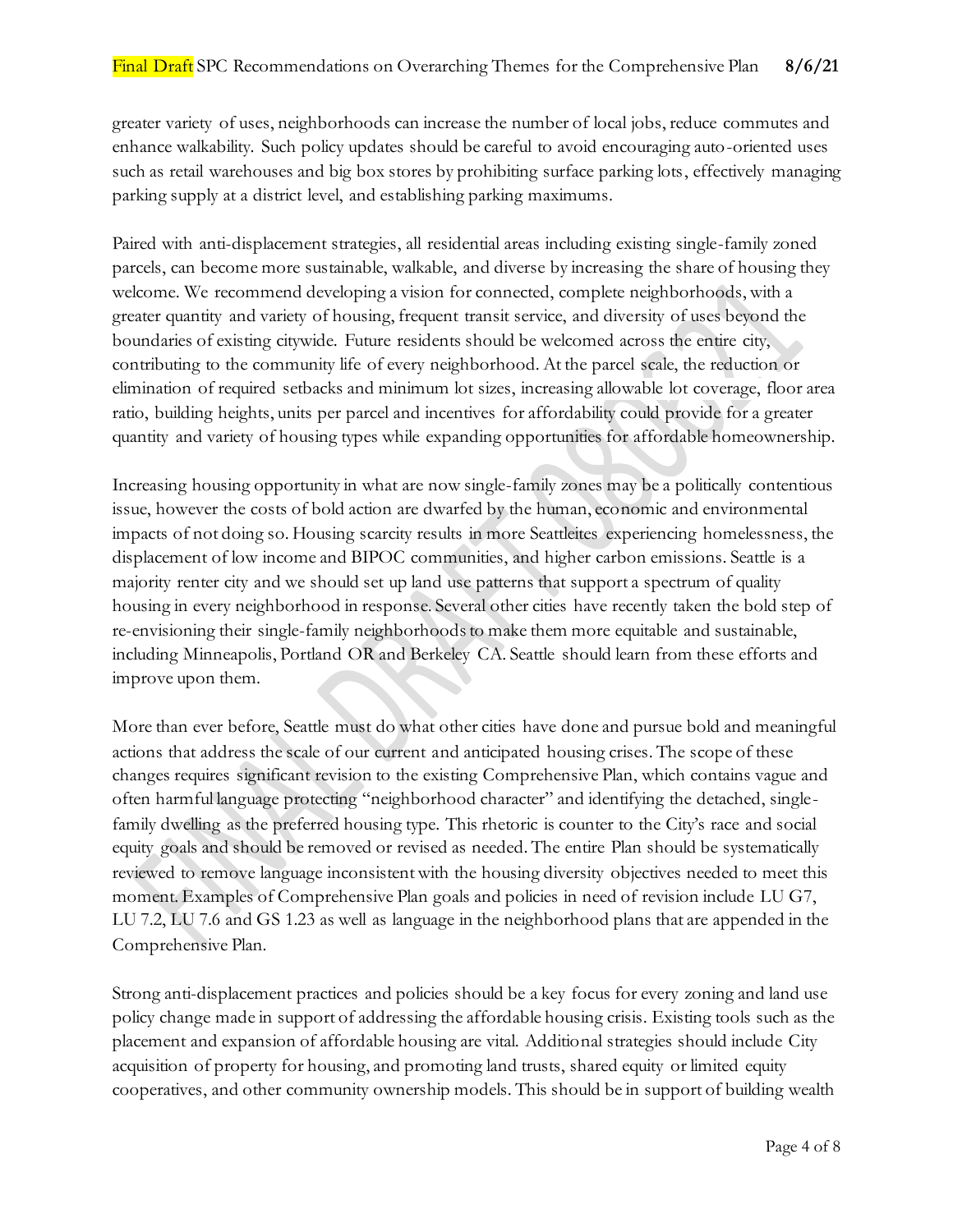in Black, Indigenous, and other people of color (BIPOC) communities when land values are increased through changes to development standards and zoning regulations to allow the development of more housing types and community owned spaces.

## **4. Further increase accessibility in the built environment through consultation with the Disability Community**

While seeking improvements to the built environment, increased attention should be given to serving community members living with disabilities. The City is discussing many exciting projects to improve public spaces and transportation, including car-free zones and bike-only areas. If the City can make such investments in a way that ensures they robustly support access for people with a range of disabilities, the overall quality of those spaces will be improved. Such a forward-looking approach to strengthening the City's commitment to accessibility will also support the older adults in our communities, who are a growing percent of the population. In the same way that racial equity is woven throughout the Comprehensive Plan's elements, early engagement with and guidance from the Disability Community should be an elevated feature across all sections of the Plan. Seattle's Disability Commission is a key resource to start the engagement and consultation process.

### **5. Study code changes to equitably improve public health**

As the Commission previously advocated in our [Racially Equitable and Resilient Recovery paper,](https://www.seattle.gov/Documents/Departments/SeattlePlanningCommission/RERRfinalSPC08032020.pdf) private and shared outdoor spaces with landscape features should be incentivized and promoted through the code. While this will provide an opportunity to improve public health through redevelopment, it is essential that additional efforts be made to improve the built environment's public health outcomes when redevelopment is absent. Investments in built environment improvements should take place equitably, where they are most needed.

Creating more open and green spaces can reduce heat island effects, improve air quality, manage stormwater, sequester carbon, and support urban wildlife and biodiversity. This will help prepare the city for future public health crises and mitigate climate change impacts. Additionally, this update should examine outcomes associated with existing codes that allow housing near freeways or other air quality concerns and evaluate the health impacts of concentrating multi-family buildings on or near busy arterials.

### **6. Explore alternative planning frameworks and practices**

As stated previously in our Racially Equitable and Resilience Recovery paper, as part of a paradigm shift, the Planning Commission encourages the City to adopt more practices based on Indigenous principles that create self-determination for BIPOC communities, emphasizing holistic wellbeing and authentic relationships. Seattle's planning process should reflect the findings of consultation with local Tribes (federally recognized or not), their traditions and practices, co-creating methods of placekeeping. Placekeeping and place-serving practices are those that ensure that policies, plans, and investments will serve and create value for those already living there, even while others are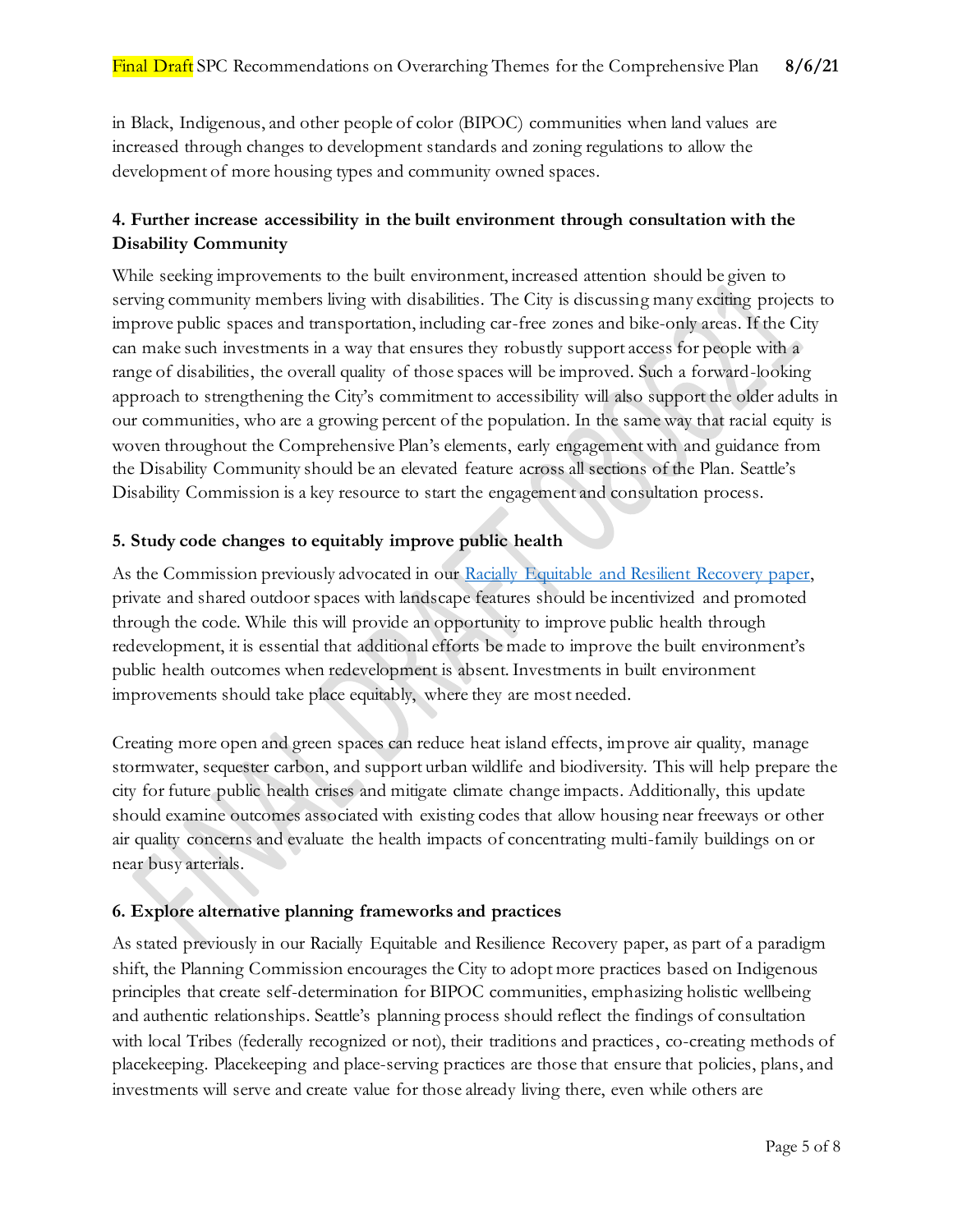welcomed, and investments are made. Placekeeping celebrates a community's cultures and histories while preventing displacement. As an example, the [Indigenous Design Collaborative](https://design.asu.edu/research-and-initiatives/indigenous-design-collaborative?dept=1626&id=1) at Arizona State University, has developed an Indigenous Placekeeping Framework to assist with Indigenizing campus planning in partnership with local Tribes. We recommend the City take inspiration from this and similar efforts to update the Racial Equity Toolkit in support of meaningfully including Indigenous practices in project and policy development. Peer cities such as [Vancouver](https://vancouver.ca/people-programs/community-partnerships.aspx) may provide useful strategies for moving this work forward, as well.

# **7. Expand transit, & prioritize modes other than single-occupancy vehicles and set mode shift targets**

As the Commission has stated previously, Seattle will not mitigate its contribution to climate change without a radical reduction in motor vehicle emissions, as nearly two-thirds of local carbon emissions are from transportation. Reducing private vehicle trips requires transit and active transportation networks and alternatives to be prioritized, allocating resources such as money, road space, parking spaces and priority in traffic. An emphasis on expanding public transit access supports climate, compact development and mobility goals while providing equitable transportation options.

The Planning Commission also sees great value in committing to a hierarchy of transportation modes that favors higher value trips and lower cost modes priority over lower value, higher cost trips. Many modal sub-plans are developed in response to the Comprehensive Plan's goals, and City investments should strategically prioritize the modes that advance those goals. While Seattle has made great strides in reducing and eliminating the minimum requirements for off-street parking, the next step in discouraging driving and supporting transit would be the establishment of modal targets and a comprehensive parking management strategy that institutes maximum parking allowances, especially within light rail transit walksheds, as is currently the case at the Capitol Hill light rail station. The expanded application of this policy and the establishment of modal targets citywide and at a district level, should be studied as part of the update. Establishing a robust travel demand management strategy, centered on parking reform, with mode shift targets as the foundation of an equitable, sustainable and efficient transportation system should be a key component of the Plan.

### **8. Methods to repurpose the right-of-way**

Our right of ways are more than just for transportation and infrastructure. They are also our single largest public open space, are key for quality of life, and should be considered for their potential for economic and recreational uses.

In response to COVID-19's physical distancing requirements many restaurants have been permitted to repurpose curbside parking spaces into outdoor dining areas. At the same time, many residents have needed to walk in the street to avoid close contact with neighbors on sidewalks. The Commission applauds the City's efforts to evolve the use of the right-of-way to better support businesses, create more public open and green space. Such evolutions should be expanded and made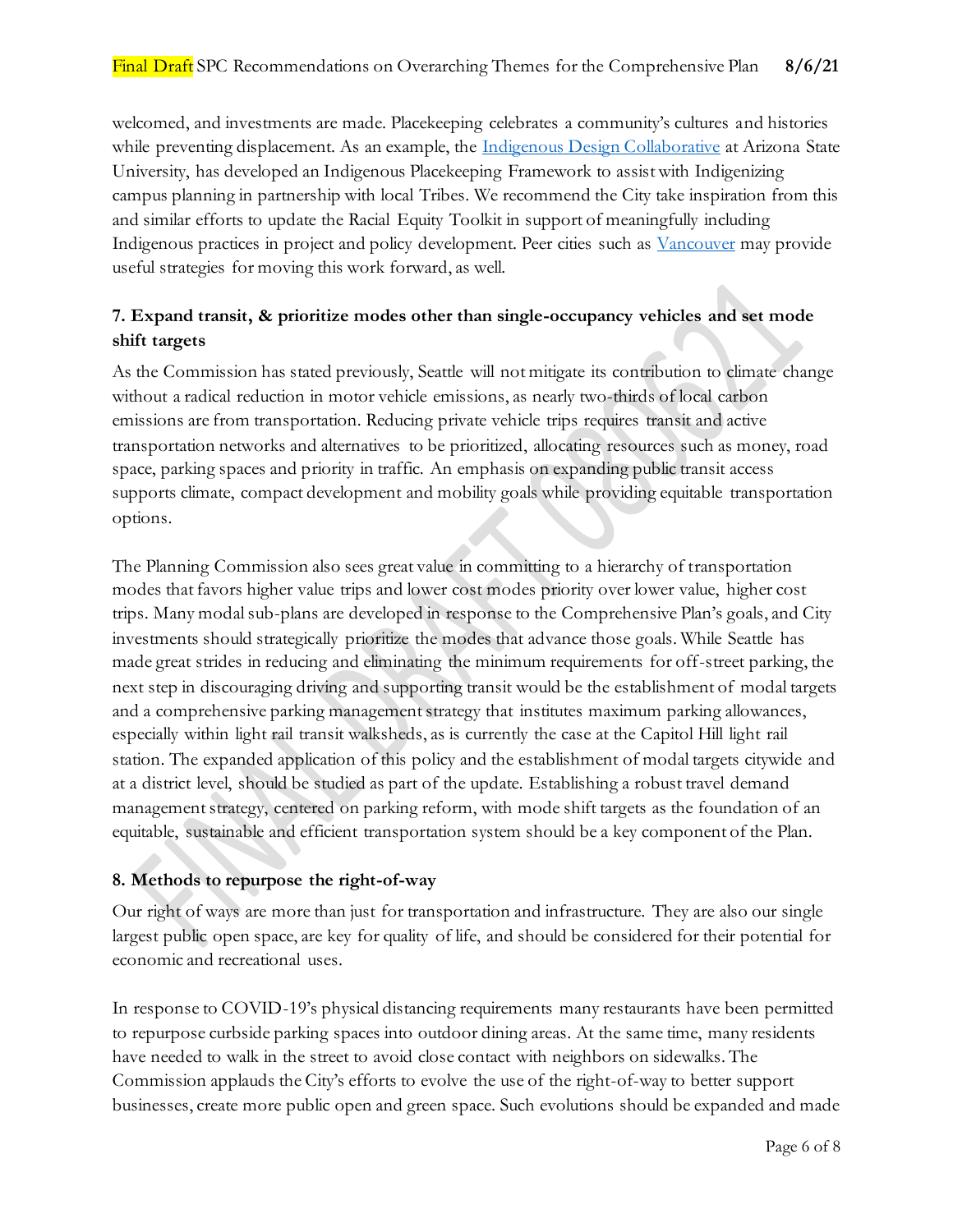long-term during this major update. The current approach of reserving nearly the entire width of public rights-of-way for the movement and storage of cars should be reconsidered in many cases. In a collaborative process with community, the City can act during this update to identify locations where the right-of-way can be repurposed and implement alternate uses. This work should also emphasize the importance of the urban design of the right-of-way, acknowledging its significant role in the quality of life of those living near and moving through it.

Special attention should be given to the pros and cons of changes to transportation infrastructure that aim to serve autonomous vehicles, and private electric vehicles. In their current conception both mobility options are short-sighted, profit driven, and will ultimately exacerbate congestion. They do not address the ways that single-occupancy vehicles diminish the pedestrian experience, reduce pedestrian and bicycle safety, eliminate opportunities to re-purpose the public right-of-way, increase housing and infrastructure costs, (for AV, accelerating the climate crisis) and thwart a sustainable quality of life for current and future generations.

### **9. Embed climate actions**

Review and incorporate existing climate objectives, as well as actions identified in [resolution 31895](http://clerk.seattle.gov/search/resolutions/31895) (a Green New Deal for Seattle). These actions should be reflected in the goals and policies of all elements of the Plan, with special attention to the Land Use, Housing, Environment, Transportation, Utilities and Capital Facilities Elements. This Comprehensive Plan update needs to anticipate climate change impacts and understand how infrastructure investments can support resilient communities. Principles from the Climate Justice Alliance's Just Transition framework could also support the framing of the Comprehensive Plan. In particular:

- Equitably distributing resources and power
- Promoting self-determination for those most impacted by the climate crisis
- Creating meaningful work and developing human potential in a regenerative economy
- Retaining culture and tradition (in Seattle's context, this includes anti-displacement work)
- Embodying solidarity from a local to a national scale

### **10. Invest in graphic design that increases the accessibility and utility of the Plan**

Although the Comprehensive Plan is separated into distinct topic-elements per the directions of the Growth Management Act, the topics are thoroughly connected in practice. The opportunity to make progress on Seattle's most challenging issues with this major update means that the use of the Plan should be a high priority. While this may feel like an administratively focused recommendation, the graphic design and structure of the Plan has significant impacts on its use and approachability. Features such as graphics detailing the connections between elements, hyperlinks throughout the document to cross reference related policies in the elements, and callouts that highlight content most relevant to all community members can all strengthen the Plan's accessibility. Data disaggregated by race, framing of findings, especially any disparities within the context of structural